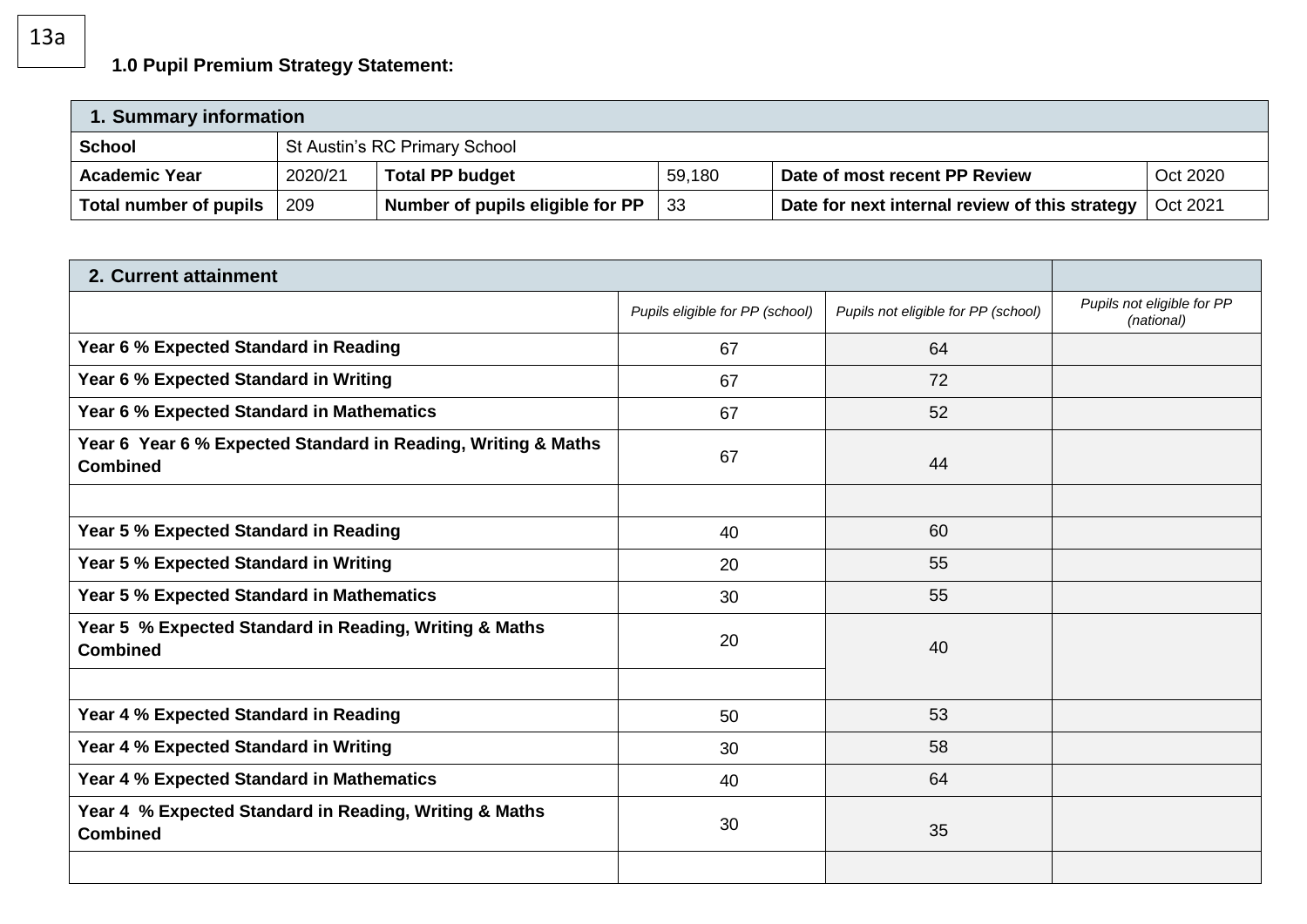| Year 3 % Expected Standard in Reading                                     | 100          | 52 |  |
|---------------------------------------------------------------------------|--------------|----|--|
| Year 3 % Expected Standard in Writing                                     | 0            | 48 |  |
| Year 3 % Expected Standard in Mathematics                                 | 25           | 56 |  |
| Year 3 % Expected Standard in Reading, Writing & Maths<br><b>Combined</b> | $\mathbf 0$  | 48 |  |
|                                                                           |              |    |  |
| Year 2 % Expected Standard in Reading                                     | $\mathbf 0$  | 50 |  |
| Year 2 % Expected Standard in Writing                                     | 0            | 50 |  |
| <b>Year 2 % Expected Standard in Mathematics</b>                          | $\mathbf{0}$ | 56 |  |
| Year 2 % Expected Standard in Reading, Writing & Maths<br><b>Combined</b> | 0            | 44 |  |
|                                                                           |              |    |  |
| Year 1 % Expected Standard in Reading                                     | 75           | 64 |  |
| Year 1 % Expected Standard in Writing                                     | 75           | 64 |  |
| Year 1 % Expected Standard in Mathematics                                 | 75           | 64 |  |
| Year 1 % Expected Standard in Reading, Writing & Maths<br><b>Combined</b> | 75           | 64 |  |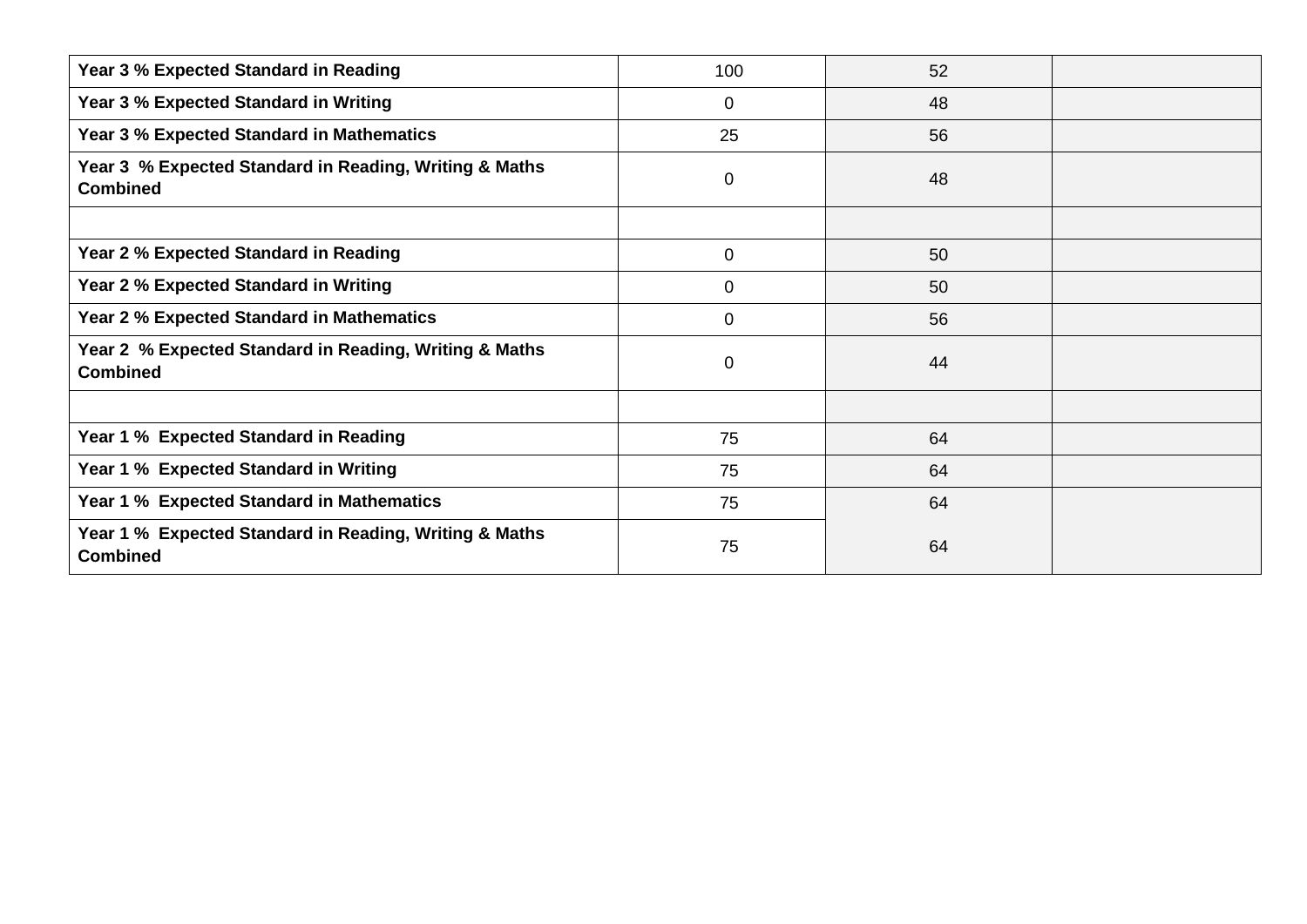|    | 3. Barriers to future attainment (for pupils eligible for PP including high ability)                                                                                                                                             |  |  |  |
|----|----------------------------------------------------------------------------------------------------------------------------------------------------------------------------------------------------------------------------------|--|--|--|
|    |                                                                                                                                                                                                                                  |  |  |  |
|    | In-school barriers (issues to be addressed in school, such as poor oral language skills)                                                                                                                                         |  |  |  |
| А. | Pupils enter school with low level communication and language skills which impact upon their language and phonics development which will impact negatively of reading and writing<br>progress in subsequent year.                |  |  |  |
| В. | Only 67% of current Year 6 cohort who are eligible for PP working at the expected standards in Reading, Writing and Maths.                                                                                                       |  |  |  |
| C. | Disadvantaged pupils reading attainment in Year 5, Year 4 and Year 2 is significantly below previous national level                                                                                                              |  |  |  |
| D. | PP Pupils attainment in Mathematics in Year 2, Year 3 and Year 4 is significantly lower than their non disadvantaged peers.                                                                                                      |  |  |  |
| Е. | Disadvantage pupils are below their non-disadvantaged peers in Year 2 in Reading, Writing and Mathematics.                                                                                                                       |  |  |  |
|    | External barriers (issues which also require action outside school, such as low attendance rates)                                                                                                                                |  |  |  |
| F. | Non - Attendance rates for school are above national averages.                                                                                                                                                                   |  |  |  |
| G. | A number of pupils display social and emotional difficulties which can manifest in behavioural problems, feelings of anxiety or stress and difficulties with friendship groups which can<br>contribute to low-attainment levels. |  |  |  |

## **4. Outcomes**

|    | Desired outcomes and how they will be measured                                                                                                                  | Success criteria                                                                                                                                                                                                                                                    |
|----|-----------------------------------------------------------------------------------------------------------------------------------------------------------------|---------------------------------------------------------------------------------------------------------------------------------------------------------------------------------------------------------------------------------------------------------------------|
| Α. | Improve phonic and language skills across EYFS and KS1 pupils eligible for PP.                                                                                  | Communication and Language strand in EYFS to be in line with Local/National Averages<br>No gap to exist in the Phonics screening test between PP and Non-PP pupils<br>In-house tracking identifies pupil progress in Reading and Writing                            |
| В. | Higher levels of attainment for those pupils who are eligible for PP in Reading, Writing and<br>Mathematics in Year 6 reducing the gap between pp and national. | Improvement of pp pupils attainment in Reading, Writing Maths combined by end of KS2 to<br>be at national level.                                                                                                                                                    |
| C. | Reading skills of PP pupils improve in Years 2, 4 and 5 reducing the gap between PP and<br>Non PP pupils.                                                       | Level of attainment for PP pupils aligned with Non PP pupils in end of year assessment<br>outcome in Reading.                                                                                                                                                       |
| D. | A rise is the attainment level of disadvantaged pupils in KS2 pupils to be in-line with their<br>non-disadvantaged peers in mathematics.                        | A rise in the targeted groups knowledge and understanding in mathematics to be assessed<br>via in-house intervention criteria.<br>Close in-school Gap.<br>PP Pupils attainment in mathematics to be at least in line with other pupils at the end of<br>Key Stages. |
| Е. | Disadvantage pupils to be in-line with their non-disadvantaged peers in KS1 in Reading,<br>Writing and Mathematics.                                             | PP Pupils outcomes at the end of KS1 to be in line with their non-disadvantaged peers in<br><b>RWM</b>                                                                                                                                                              |
| F. | Increased attendance rates of PP pupils.                                                                                                                        | Reduce the number of persistent absentees among disadvantaged pupils.                                                                                                                                                                                               |
| G. | Develop pupils' social and emotional well-being.                                                                                                                | Improvement of pupils' behavioural issues as monitored in record system<br>Positive pupil voice from 'play therapy' sessions.                                                                                                                                       |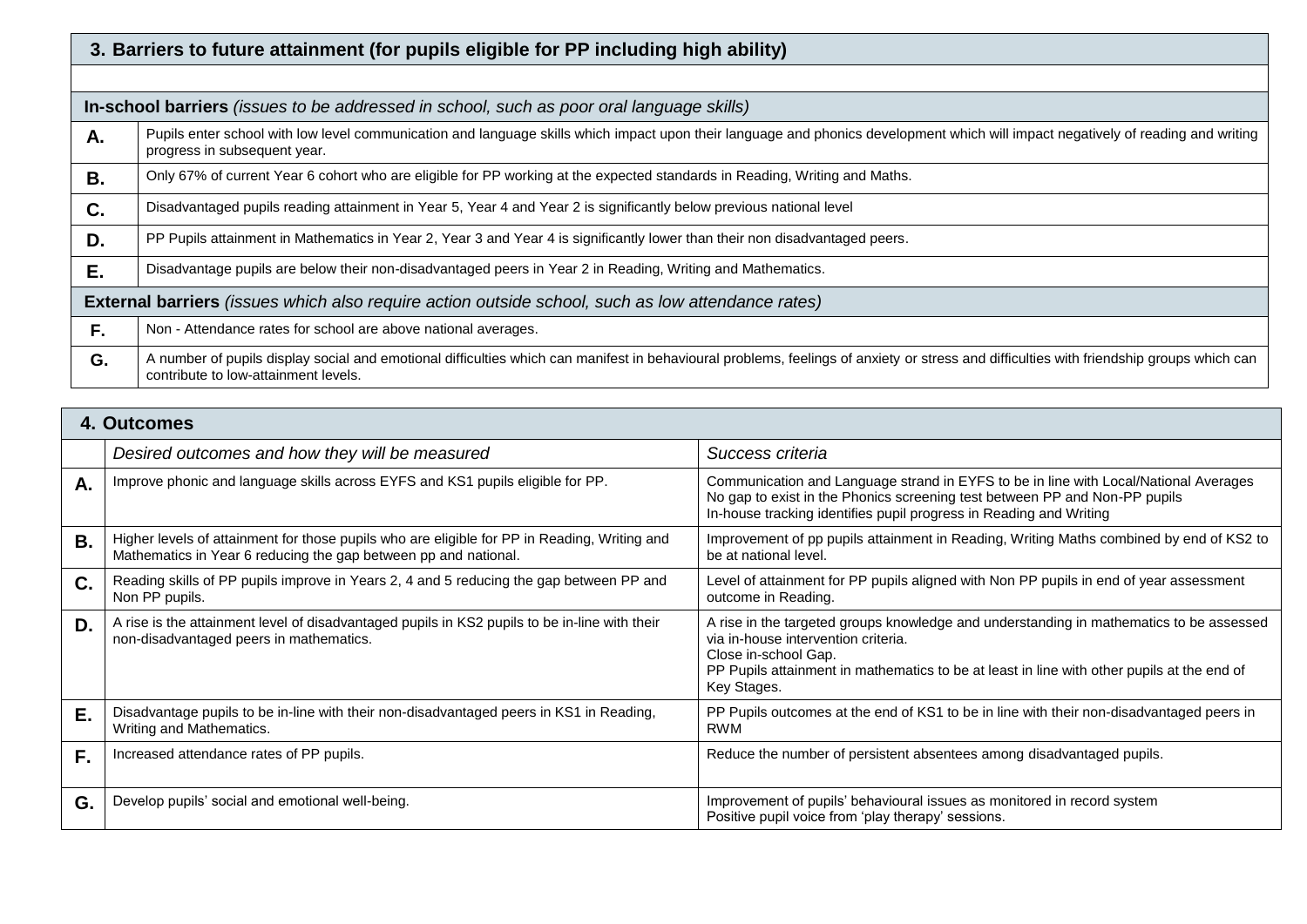|                                                                    | 5. Planned expenditure                                                                                                                                                                      |                                                                                                                                                                                                                                                                                                                                                                                                                              |                                                                                                                                                                                                                                                                                                                                                                                                                                                                                                                                                                                                                                                                          |                                                                      |                                                |
|--------------------------------------------------------------------|---------------------------------------------------------------------------------------------------------------------------------------------------------------------------------------------|------------------------------------------------------------------------------------------------------------------------------------------------------------------------------------------------------------------------------------------------------------------------------------------------------------------------------------------------------------------------------------------------------------------------------|--------------------------------------------------------------------------------------------------------------------------------------------------------------------------------------------------------------------------------------------------------------------------------------------------------------------------------------------------------------------------------------------------------------------------------------------------------------------------------------------------------------------------------------------------------------------------------------------------------------------------------------------------------------------------|----------------------------------------------------------------------|------------------------------------------------|
| Academic year                                                      | 2020/21                                                                                                                                                                                     |                                                                                                                                                                                                                                                                                                                                                                                                                              |                                                                                                                                                                                                                                                                                                                                                                                                                                                                                                                                                                                                                                                                          |                                                                      |                                                |
|                                                                    | The three headings below enable schools to demonstrate how they are using the pupil premium to improve classroom pedagogy, provide targeted support and<br>support whole school strategies. |                                                                                                                                                                                                                                                                                                                                                                                                                              |                                                                                                                                                                                                                                                                                                                                                                                                                                                                                                                                                                                                                                                                          |                                                                      |                                                |
|                                                                    | i. Quality of teaching for all                                                                                                                                                              |                                                                                                                                                                                                                                                                                                                                                                                                                              |                                                                                                                                                                                                                                                                                                                                                                                                                                                                                                                                                                                                                                                                          |                                                                      |                                                |
| <b>Desired</b><br>outcome                                          | Chosen action /<br>approach                                                                                                                                                                 | What is the evidence and rationale for this<br>choice?                                                                                                                                                                                                                                                                                                                                                                       | How will you ensure it is implemented<br>well?                                                                                                                                                                                                                                                                                                                                                                                                                                                                                                                                                                                                                           | <b>Staff lead</b>                                                    | When will<br>you review<br>implement<br>ation? |
| A. Improved<br>phonic and<br>language skills.                      | Phonics development<br>programme.                                                                                                                                                           | Many different evidence sources, e.g. EEF Toolkit<br>suggest Phonics approaches have been consistently<br>found to be effective in supporting younger readers to<br>master the basics of reading and that that expertise is a<br>key component of successful teaching of early reading.                                                                                                                                      | Phonics programme selected using evidence of<br>effectiveness.<br>Employment of a HLTA to manage and deliver<br>programmes.<br>Staff ongoing training needs to be met through in-<br>house and external agencies.<br>Audit of required materials to be carried out.<br>School time-tabling to be organised to ensure<br>delivery.<br>Assessment to be ongoing with reporting to Head<br>Teacher and School Governors.                                                                                                                                                                                                                                                    | Literacy Co-<br>ordinator/HL<br>TA                                   | Ongoing                                        |
| C. Improved<br>reading and<br>writing skills in<br>KS <sub>2</sub> | Adaptation of<br>Accelerated Reader to<br>motivate, monitor and<br>assess Reading<br>progress from pupils in<br>Year 2 up to Year 6                                                         | To improve Reading and Writing skills we want to invest<br>some of the PP funding to maintain Accelerated Reader<br>within our school.<br>The EEF identified this approach as to be effective for<br>weaker readers as a catch up intervention. We<br>believe that this can be employed for some pupils at the<br>end of KS1 and across KS2 to improve Reading skills and<br>in the longer term impact upon pupils' writing. | Purchase of programme and training.<br>The EEF identified that one of the main requirements<br>for successful implementation is a well-stocked library<br>with a wide collection of books banded according to<br>the Accelerated Reader readability formula.<br>Therefore library software and hardware will be<br>sourced and books purchased and banded.<br>Timetabled access to the computer suite for each<br>class.<br>Trained TA to manage.<br>Timescales set for implementation.<br>Parents to be informed.<br>Monitoring of impact and pupil usage.<br>Termly assessments to assess progress.<br>Points system to be embedded into whole school<br>awards system | Headteacher<br>/Deputy/Liter<br>acy Co-<br>ordinator/HL<br><b>TA</b> | Ongoing                                        |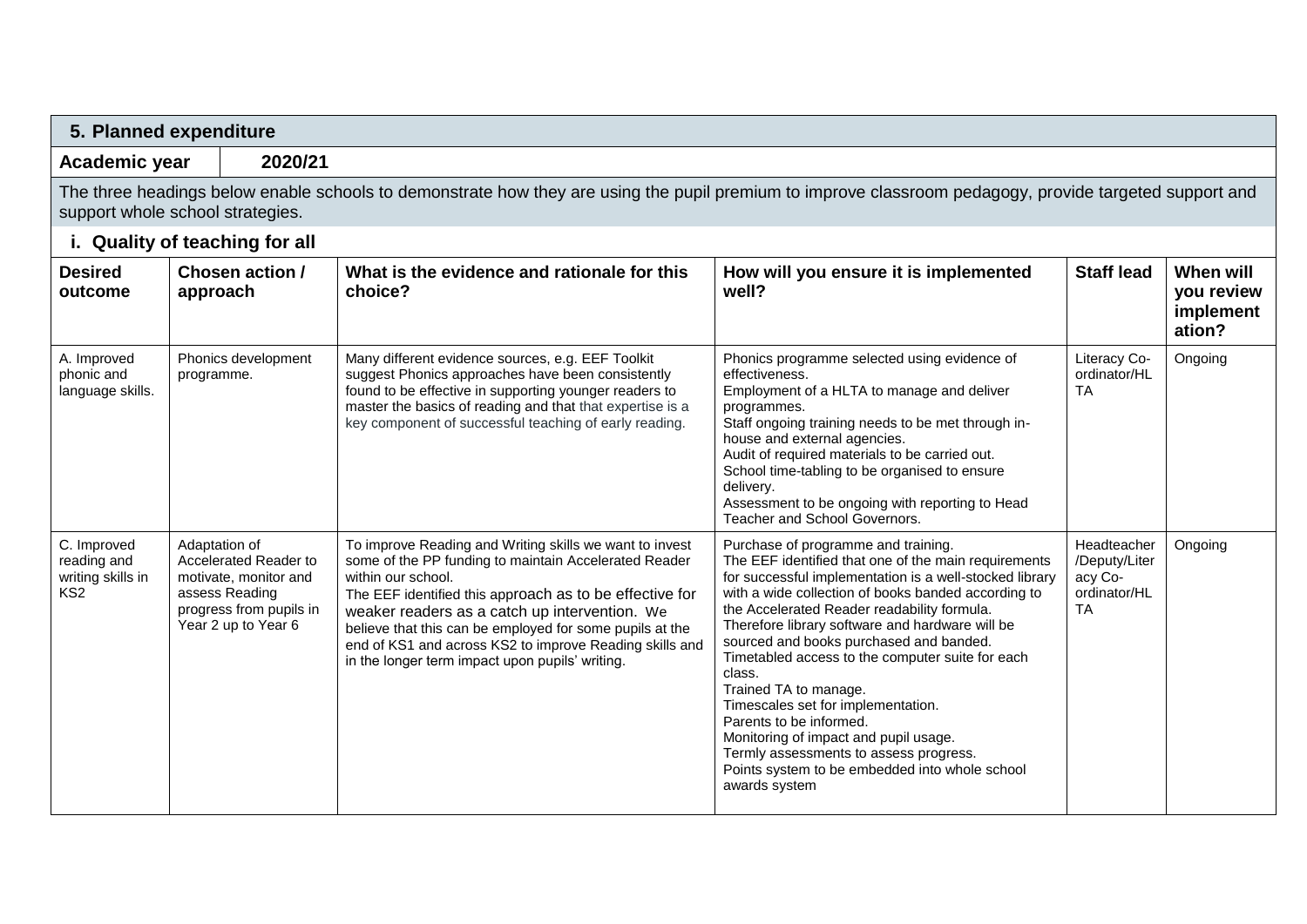| D. Raise<br>Standards in<br><b>Mathematics</b> | CPD for mastery<br>approaches to teaching<br>throughout the school. | According to the EFF, there are a number of meta-<br>analyses which indicate that, on average, mastery<br>learning approaches are effective, leading to an additional<br>five months' progress over the course of a school year<br>compared to traditional approaches. The EEF also state<br>that mastery learning may also be more effective when<br>used as an occasional or additional teaching strategy as<br>the impact decreases for longer programmes of over 12<br>weeks or so. In light of the EEF recommend that schools<br>may wish to consider using mastery learning for<br>particularly challenging topics or concepts, rather than for<br>all lessons. | Purchased scheme of MathsNoProblem from Year 1-<br>Y5 (a DfE recognised text book).<br>Access training and support through the North West<br>Maths Hub 3.<br>Resources for Mastery to be purchased.<br>Termly assessments to be purchased to assess<br>impact.             | <b>Headteacher</b><br>/Maths Co-<br>ordinator. | Ongoing  |
|------------------------------------------------|---------------------------------------------------------------------|-----------------------------------------------------------------------------------------------------------------------------------------------------------------------------------------------------------------------------------------------------------------------------------------------------------------------------------------------------------------------------------------------------------------------------------------------------------------------------------------------------------------------------------------------------------------------------------------------------------------------------------------------------------------------|----------------------------------------------------------------------------------------------------------------------------------------------------------------------------------------------------------------------------------------------------------------------------|------------------------------------------------|----------|
| D. Raise<br>standard of<br>mathematics         | Mathletics as<br>supplement for teaching                            | The EEF states that +4 months impact can be gained<br>through the use of digital technology. Therefore some of<br>the pp funding will be used to fund the license for the<br>award winning 'Mathletics' programme. This will be used<br>to develop to motivate pupils and further challenge more<br>able pupils through whole school awards.                                                                                                                                                                                                                                                                                                                          | Purchase of Mathletics license.<br>Teacher training delivered.<br>Communication with parents.<br>Awards assembly to distribute certificates.<br>Pupil award display.<br>Tracking of pupil usage.<br>Pupil survey to assess pupil attitudes.<br>Tracking of pupil progress. | Head<br>Teacher/Mat<br>hs Co-<br>ordinator     | Ongoing  |
|                                                |                                                                     |                                                                                                                                                                                                                                                                                                                                                                                                                                                                                                                                                                                                                                                                       |                                                                                                                                                                                                                                                                            | <b>Total budgeted cost</b>                     | £33, 850 |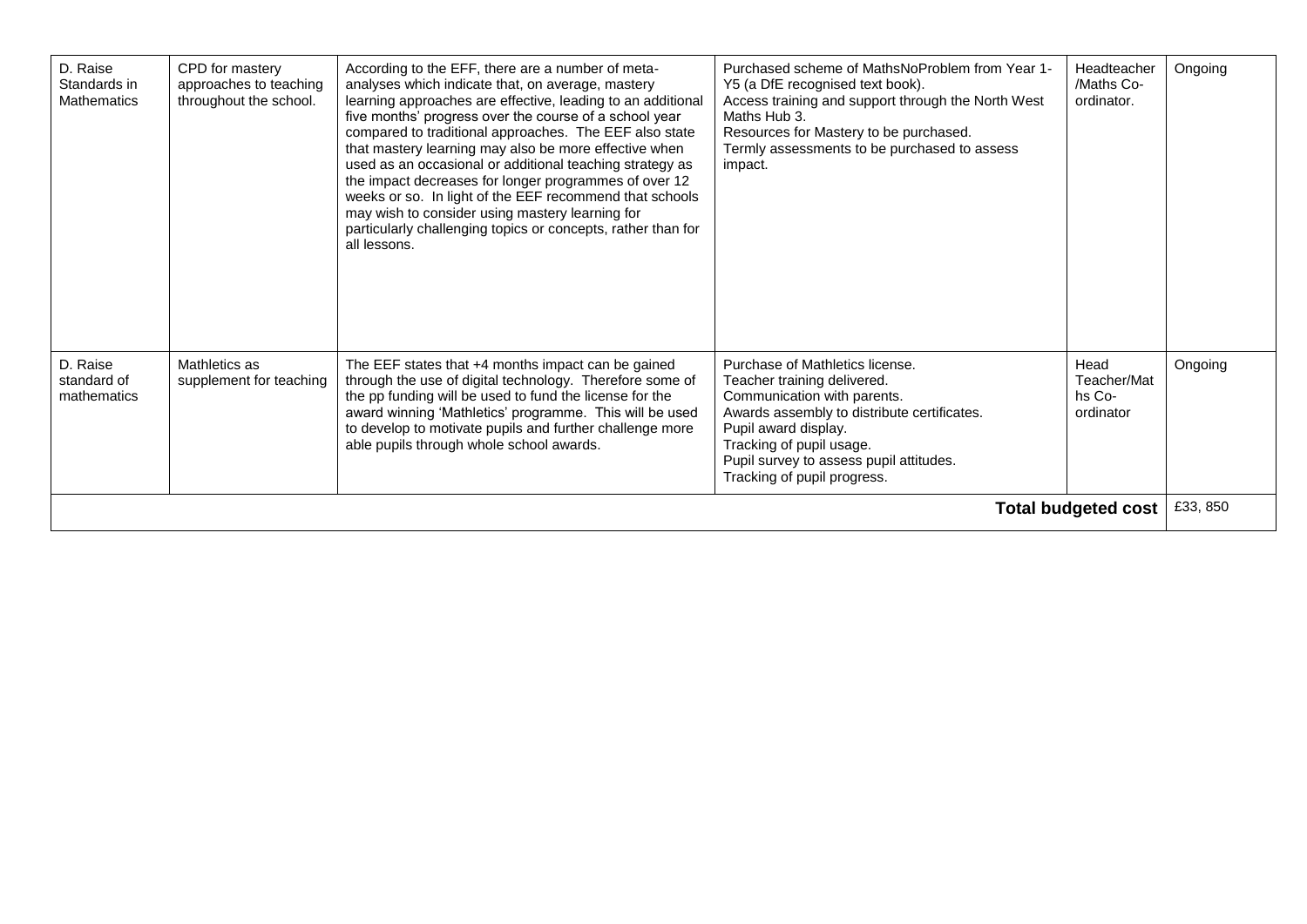| ii. Targeted support                                                         |                                                                                                                                                                                                                   |                                                                                                                                                                                                                                                                                                                                                                                                                                                                                                                                                                                                                                                                                                                                                                               |                                                                                                                                                                                                                                                                                                                                                                                                                                                                                                     |                                                        |                                                |  |  |
|------------------------------------------------------------------------------|-------------------------------------------------------------------------------------------------------------------------------------------------------------------------------------------------------------------|-------------------------------------------------------------------------------------------------------------------------------------------------------------------------------------------------------------------------------------------------------------------------------------------------------------------------------------------------------------------------------------------------------------------------------------------------------------------------------------------------------------------------------------------------------------------------------------------------------------------------------------------------------------------------------------------------------------------------------------------------------------------------------|-----------------------------------------------------------------------------------------------------------------------------------------------------------------------------------------------------------------------------------------------------------------------------------------------------------------------------------------------------------------------------------------------------------------------------------------------------------------------------------------------------|--------------------------------------------------------|------------------------------------------------|--|--|
| <b>Desired</b><br>outcome                                                    | <b>Chosen action/approach</b>                                                                                                                                                                                     | What is the evidence and rationale for<br>this choice?                                                                                                                                                                                                                                                                                                                                                                                                                                                                                                                                                                                                                                                                                                                        | How will you ensure it is implemented<br>well?                                                                                                                                                                                                                                                                                                                                                                                                                                                      | <b>Staff lead</b>                                      | When will<br>you review<br>implement<br>ation? |  |  |
| A. Improved<br>phonic and<br>language<br>skills.                             | 1-to-1 and small group provision<br>One-to-One (Read Write Inc).<br>Language and speech link<br>intervention.<br>Implementation of the Nuffield<br>Early Language Intervention -<br>Link with 'Catch up' strategy | Some of the students need targeted support<br>to catch up. The EEF Toolkit identifies 1-to-1<br>support as effective strategies if carried out<br>regularly over a set period of time and links<br>with normal teaching. Phonics one to one is<br>explicitly linked to the whole school<br>programme of RWI and the LL programme<br>has shown to be effective.<br>Studies of oral language interventions<br>consistently show positive benefits on<br>learning, including oral language skills and<br>reading comprehension (EEF). Some studies<br>show slightly larger effects for pupils from<br>disadvantaged backgrounds. One such<br>study identified by the EEF as a promising<br>project is the Nuffield Early Learning<br>Intervention which we will be implementing. | Organise timetable to ensure staff delivering<br>provision have sufficient preparation and delivery<br>time.<br>Ongoing assessment to be carried out into<br>effectiveness.<br>Reports to HT and SG.<br>Purchase of Language link and Speech link<br>programme.<br>Trained HLTA to deliver programme.<br>Pre and post assessment.<br>Pupil progress tracking.<br>Application to the Nuffield Early Intervention<br>Programme<br>Access training and resources through the<br>government initiative. | Reception<br>class<br>teachers/HL<br>TA/Lit Co         | Ongoing                                        |  |  |
| B. Higher<br>Level of<br>attainment for<br>PP pupils in<br>Year <sub>6</sub> | Weekly differentiated booster<br>sessions - afterschool.                                                                                                                                                          | We want to provide extra support to ensure a<br>higher attainment level. Small group interventions<br>with highly qualified staff have been shown to be<br>effective, as discussed in reliable evidence sources<br>such as Visible Learning by John Hattie and the<br><b>EEF Toolkit.</b>                                                                                                                                                                                                                                                                                                                                                                                                                                                                                     | Extra teaching time and preparation time paid for out<br>of PP budget.<br>Impact overseen by Literacy/Numeracy co-ordinator<br>including Reading Age Spelling Age.<br>Engage with parents and pupils before intervention<br>begins to address any concerns or questions about<br>the additional sessions.                                                                                                                                                                                           | Year <sub>6</sub><br>Teacher/SE<br>NCO/Head<br>teacher | Ongoing                                        |  |  |
| C. Improved<br>Reading<br>Skills of PP in<br>KS <sub>2</sub>                 | Small group provision across KS2<br>(x3 weekly which follows a<br>designated evaluated<br>Reading/Writing programme in<br>addition to standard lessons).                                                          | The EEF Toolkit identifies recent evaluations of<br>'Fresh Start' - a phonics based reading programme<br>for older children as impacting positively on<br>struggling readers. We want to identify groups of<br>PP pupils across KS2 to target and improve<br>outcomes                                                                                                                                                                                                                                                                                                                                                                                                                                                                                                         | Organise timetable to ensure staff delivering<br>provision have sufficient preparation and delivery<br>time.<br>Ongoing assessment to be carried out into<br>effectiveness.<br>Engage with parents.<br>Pre and post intervention monitoring by SLT                                                                                                                                                                                                                                                  | Literacy Co-<br>ordinator/HL<br><b>TA/SENCO</b>        | Ongoing                                        |  |  |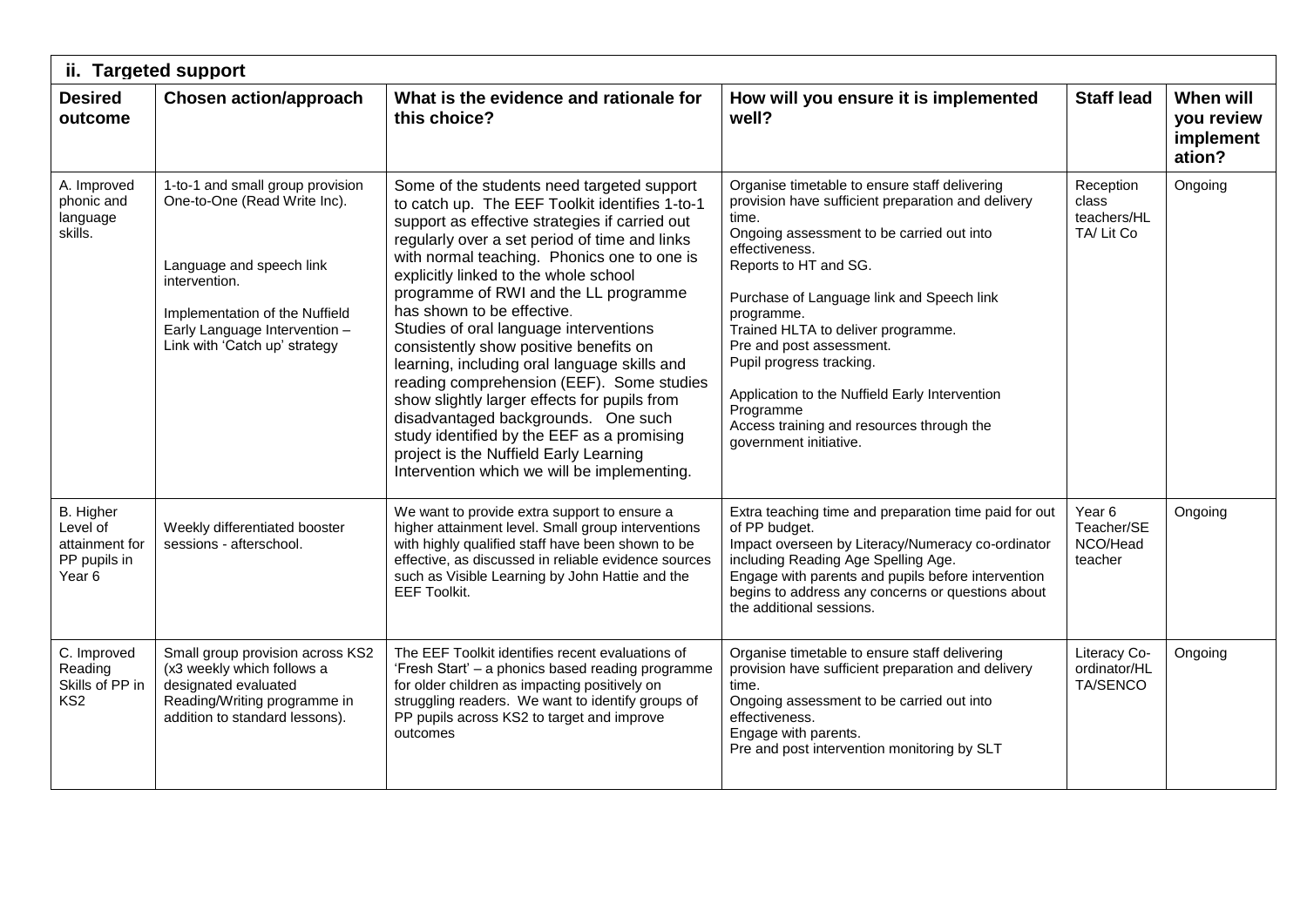| D. Raise<br>standards in<br><b>Mathematics</b>                                  | Small group tuition across LKS2<br>(x3 weekly) following a designated<br>evaluated Mathematics<br>programme.                                                           | As previously stated small group interventions with<br>highly qualified staff have been shown to be<br>effective, as discussed in reliable evidence sources<br>such as Visible Learning by John Hattie and the<br><b>EEF Toolkit.</b><br>Furthermore, in a recent study in which our school<br>took part through the National College the<br>'Numicon Intervention Programme' was identified<br>as successful in narrowing the gap between pp and<br>non-pp pupils. Therefore we wish to target PP-<br>pupils, who are below ARE with the most relevant<br>programme across Key Stages to help fill gaps in<br>maths knowledge and understanding. | TA trained to manage, deliver and track the Numicon<br>Intervention Programme.<br>Training of Class linked TAs to deliver intervention<br>programme and record and monitor the programme.<br>Teaching and preparation time<br>Pre and post programme assessment with ongoing<br>milestones.<br>Communication with parents. | Numeracy<br>$Co-$<br>ordinator/Le<br>ad TA | Ongoing                                               |
|---------------------------------------------------------------------------------|------------------------------------------------------------------------------------------------------------------------------------------------------------------------|---------------------------------------------------------------------------------------------------------------------------------------------------------------------------------------------------------------------------------------------------------------------------------------------------------------------------------------------------------------------------------------------------------------------------------------------------------------------------------------------------------------------------------------------------------------------------------------------------------------------------------------------------|----------------------------------------------------------------------------------------------------------------------------------------------------------------------------------------------------------------------------------------------------------------------------------------------------------------------------|--------------------------------------------|-------------------------------------------------------|
| Ε.<br>Disadvantage<br>d pupils ot be<br>in line with<br>peers in<br>$RWM - KS1$ | Small group tuition across KS1 in<br>RW delivered by the HLTA (x3<br>weekly).<br>Small group tuition across KS1 in<br>Maths delivered by the trained TA<br>(x3 weekly) | As previously stated small group interventions with<br>highly qualified staff have been shown to be<br>effective, as discussed in reliable evidence sources<br>such as Visible Learning by John Hattie and the<br><b>EEF Toolkit.</b><br>Furthermore, in a recent study in which our school<br>took part through the National College the<br>'Numicon Intervention Programme' was identified<br>as successful in narrowing the gap between pp and<br>non-pp pupils. Therefore we wish to target PP-<br>pupils, who are below ARE with the most relevant<br>programme across Key Stages to help fill gaps in<br>maths knowledge and understanding. | Literacy programme delivered by HLTA fully trained<br>in early literacy following a designated programme.<br>Numeracy programme delivered by TA trained in the<br>Numicon Intervention Programme.<br>Both programmes to set baseline and 3 Milestones<br>throughout the year to check on pupils progress.                  | SLT/HLTA/T<br>$\mathsf{A}$                 | Ongoing                                               |
|                                                                                 |                                                                                                                                                                        |                                                                                                                                                                                                                                                                                                                                                                                                                                                                                                                                                                                                                                                   |                                                                                                                                                                                                                                                                                                                            | <b>Total budgeted cost</b>                 | £22,314                                               |
| iii.                                                                            | Other approaches                                                                                                                                                       |                                                                                                                                                                                                                                                                                                                                                                                                                                                                                                                                                                                                                                                   |                                                                                                                                                                                                                                                                                                                            |                                            |                                                       |
| <b>Desired</b><br>outcome                                                       | <b>Chosen action/approach</b>                                                                                                                                          | What is the evidence and rationale for<br>this choice?                                                                                                                                                                                                                                                                                                                                                                                                                                                                                                                                                                                            | How will you ensure it is implemented<br>well?                                                                                                                                                                                                                                                                             | <b>Staff lead</b>                          | <b>When will</b><br>you review<br>implement<br>ation? |
| E. Increased<br>attendance<br>rates                                             | Office manager to manage and<br>monitor attendance                                                                                                                     | We can't improve attainment for children if they<br>aren't actually attending school - having had<br>success last year in reducing the persistent<br>absences.                                                                                                                                                                                                                                                                                                                                                                                                                                                                                    | Monitoring of student attendance records.<br>First and third day contact.<br>Celebration of improved attendance.<br>Report to SLT on termly basis.<br>Parent meetings.                                                                                                                                                     | <b>Office Manager</b>                      | Oct 2020                                              |
| F. Develop<br>pupils social<br>and emotional<br>Well Being                      | Provision of 'play therapy'<br>Social Skills Groups                                                                                                                    | The EEF Toolkit states that on average, SEL<br>interventions have an identifiable and significant<br>impact on attitudes to learning, social relationships<br>in school, and attainment itself. Taking this into<br>consideration and a renewed focus on 'mental<br>health' we want to use some of the pupil premium                                                                                                                                                                                                                                                                                                                              | Trained TA to carry out 'play therapy' sessions<br>impact assessed through pupil voice<br>questionnaires.                                                                                                                                                                                                                  | SENCO/Safegu<br>arding Officer             | Oct 2020                                              |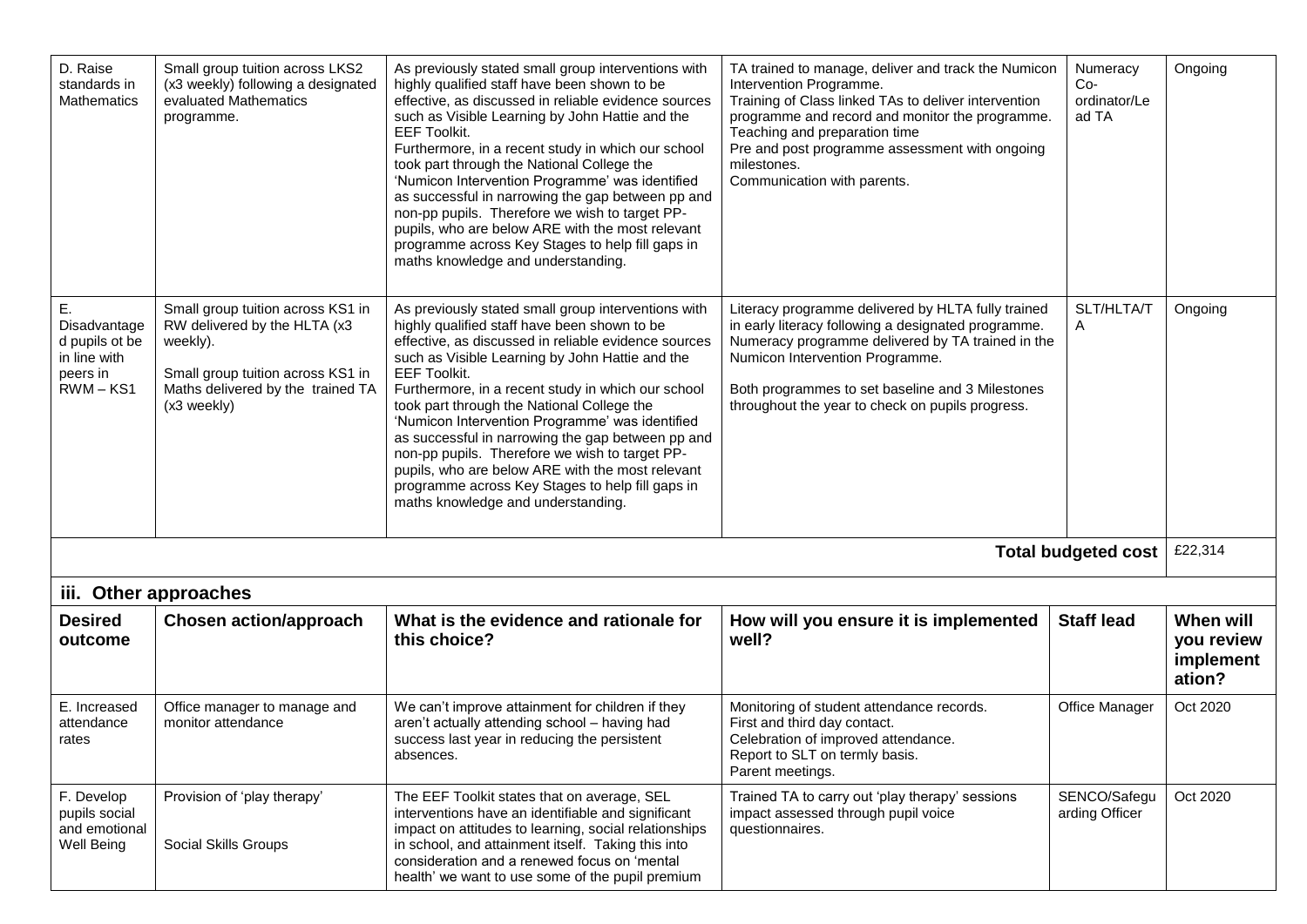|                     | Pupil access to breakfast club<br>Counselling provided by external<br>provider | to fund developing 'well-being' of pupils and staff<br>throughout the school.<br>As part of this we want to ensure that pupils are<br>beginning their school day in the best possible way<br>so for those pupils who will benefit from this - we<br>want to offer breakfast club sessions which will<br>include a healthy breakfast. | Trained TA to carry out 'social skills' intervention -<br>impact to be monitored through pre and post<br>assessment.<br>Pupils accessing therapy through the Philippi<br>Trust |  |        |
|---------------------|--------------------------------------------------------------------------------|--------------------------------------------------------------------------------------------------------------------------------------------------------------------------------------------------------------------------------------------------------------------------------------------------------------------------------------|--------------------------------------------------------------------------------------------------------------------------------------------------------------------------------|--|--------|
| Total budgeted cost |                                                                                |                                                                                                                                                                                                                                                                                                                                      |                                                                                                                                                                                |  | £3,016 |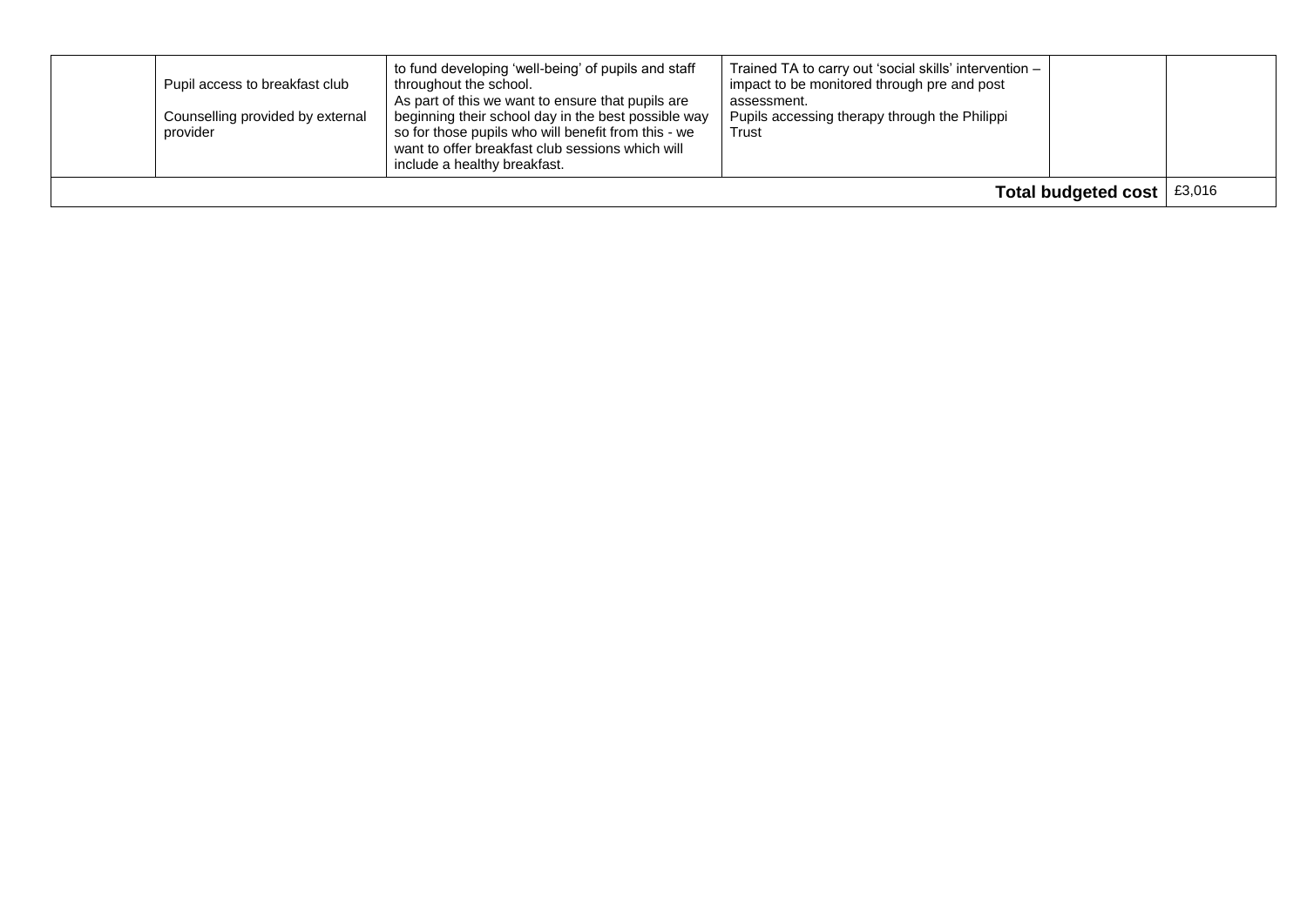| Review of expenditure and evaluation                            |                                                                                                                                            |                                                                                            |                        |         |
|-----------------------------------------------------------------|--------------------------------------------------------------------------------------------------------------------------------------------|--------------------------------------------------------------------------------------------|------------------------|---------|
| Previous Academic Year                                          | 2019/20                                                                                                                                    |                                                                                            |                        |         |
|                                                                 |                                                                                                                                            |                                                                                            |                        |         |
| <b>Desired Outcome</b>                                          | <b>Chosen action/approach</b>                                                                                                              | <b>Estimated Impact:</b>                                                                   | <b>Lessons Learned</b> | Cost    |
| A. Improved phonic and<br>language skills                       | Phonics development<br>programme.<br>121 small group<br>provision One-to-One<br>(RWI)                                                      | Impact cannot be measured due to<br>circumstances outside of school's<br>control - COVID19 |                        | £25,600 |
|                                                                 | Language and Speech link<br>intervention                                                                                                   |                                                                                            |                        |         |
| <b>B. Higher level of</b><br>attainment for PP pupils           | Short regular 121 and<br>small group interventions                                                                                         |                                                                                            |                        | £21,500 |
| in RWM in Y6 reducing<br>gap                                    | with SLE in Mathematics<br>and Literacy Specialist in<br>addition to standard<br>lessons.                                                  |                                                                                            |                        |         |
|                                                                 | Weekly differentiated<br>booster sessions after<br>school                                                                                  |                                                                                            |                        |         |
| <b>C. Reading Skills of PP</b><br>pupils to improve in KS2      | Adaptation of<br><b>Accelerated Reader</b><br>Small group provision                                                                        |                                                                                            |                        | £6,225  |
|                                                                 | across KS2 (x3 weekly<br>which follows a<br>designated evaluated<br><b>Reading Writing</b><br>Programme in addition to<br>standard lessons |                                                                                            |                        |         |
| D. Raise the standards<br>of mathematics or PP<br><b>Pupils</b> | CPD for mastery<br>approach.                                                                                                               |                                                                                            |                        |         |